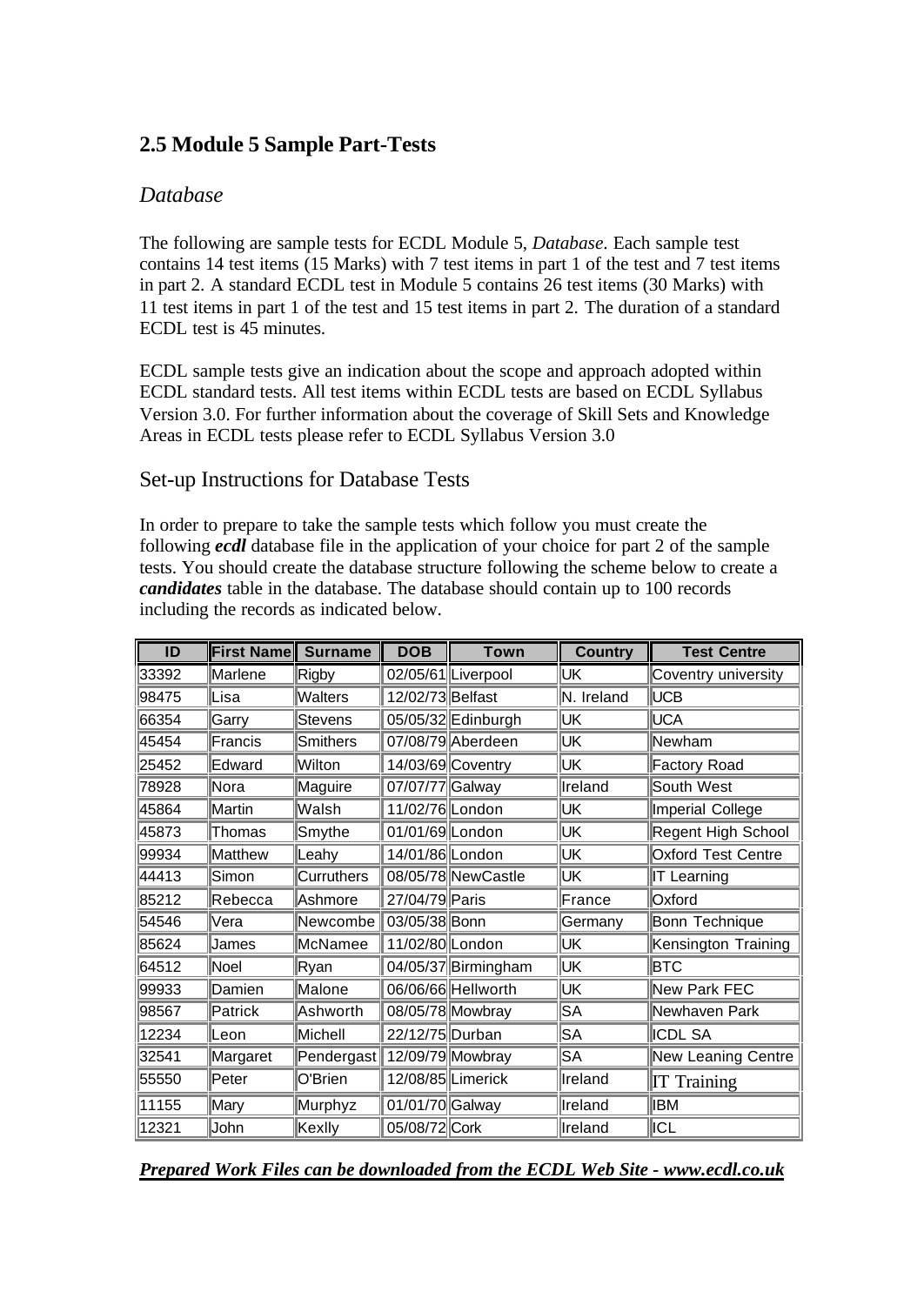# Pass Marks for ECDL Tests

The following table shows the pass marks in the different modules for ECDL tests :

| <b>Module</b> | <b>Pass Mark</b> | %   |
|---------------|------------------|-----|
|               | 18 Marks from 30 | 60% |
| 2             | 24 Marks from 30 | 80% |
| 3             | 24 Marks from 30 | 80% |
|               | 24 Marks from 30 | 80% |
| 5             | 24 Marks from 30 | 80% |
| 6             | 24 Marks from 30 | 80% |
|               | 24 Marks from 30 |     |

# Sample Test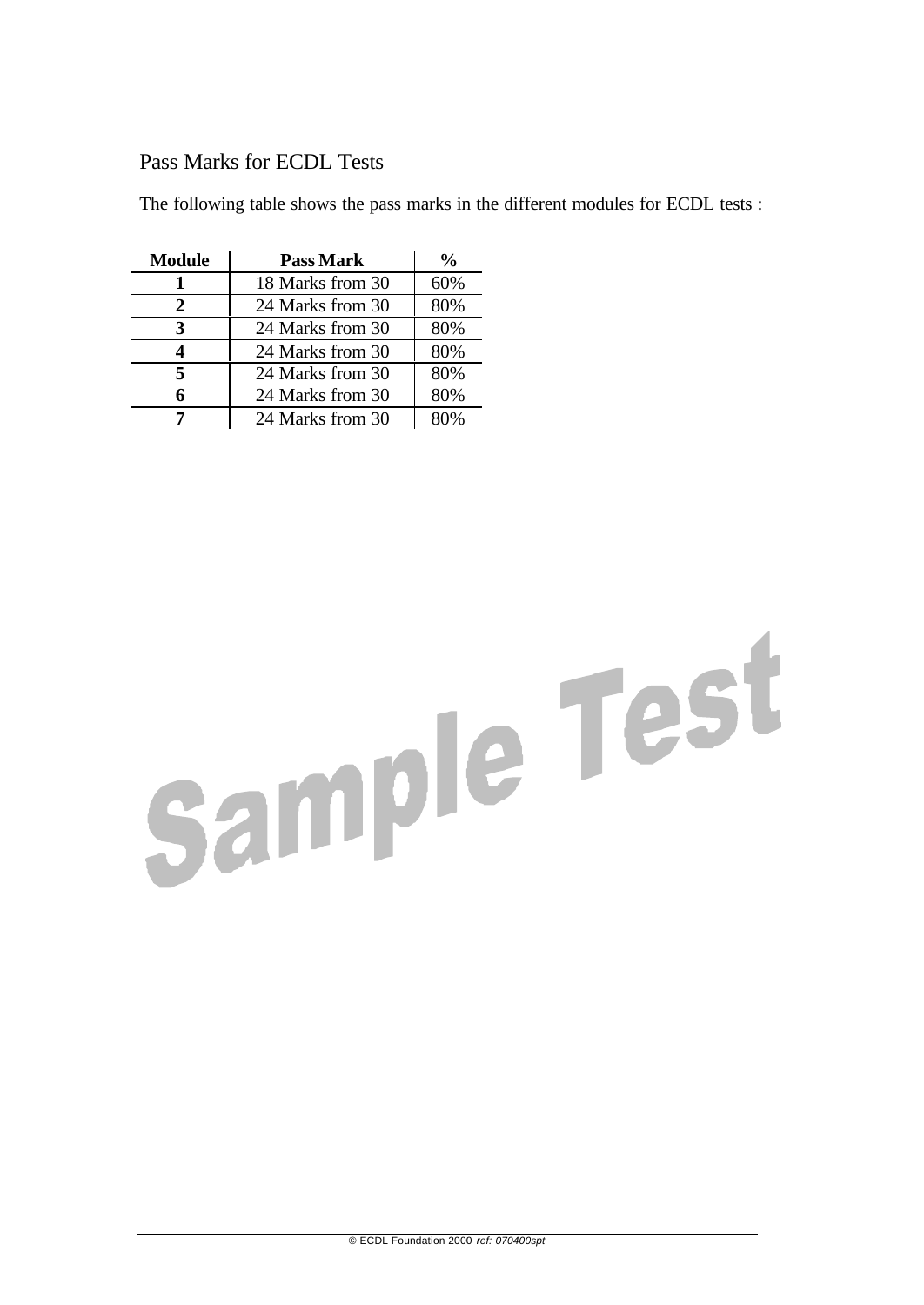# **Module 5 Sample Part-Test 5.1**

## *This is a sample test only.(This test is in two parts.)* **Part 1**

The following test for Module 5, *Database,* is based on creating a new database table/file for a music store. In the test you will create the database and enter some data. Part of the file creation is the appropriate design of the fields, including the type and size of fields.

|                                                                                                                                                                                                                                                                                                                                                          | 1. Open the database application.                                                                                                                                     |                 |  |
|----------------------------------------------------------------------------------------------------------------------------------------------------------------------------------------------------------------------------------------------------------------------------------------------------------------------------------------------------------|-----------------------------------------------------------------------------------------------------------------------------------------------------------------------|-----------------|--|
| 2.                                                                                                                                                                                                                                                                                                                                                       | You will design the table/file with 3 fields using the appropriate data types,<br>distinguishing between text, numeric, date, etc., and with appropriate field sizes. | <b>No Marks</b> |  |
| 3.                                                                                                                                                                                                                                                                                                                                                       | The following fields must be created:<br>Song Title<br>Price<br><b>Release Date</b>                                                                                   | 1 Mark each     |  |
|                                                                                                                                                                                                                                                                                                                                                          | 4. Save the table as <i>music</i>                                                                                                                                     | 1 Mark          |  |
|                                                                                                                                                                                                                                                                                                                                                          | 5. Enter a complete record in your new database.                                                                                                                      | 1 Mark          |  |
|                                                                                                                                                                                                                                                                                                                                                          | 6. Create a simple form to input data into your <i>music</i> table. Save the form as <i>form1</i> .                                                                   | 1 Mark          |  |
|                                                                                                                                                                                                                                                                                                                                                          | 7. Save the Database.                                                                                                                                                 | 1 Mark          |  |
| Part 2<br>The ecdl database, located on your Candidate Disk, contains information about<br>candidates who are undertaking ECDL tests. The database contains records of<br>candidate names and addresses and test centre names. You will use the <i>candidates</i><br>table in the database to get required information about test centres or candidates. |                                                                                                                                                                       |                 |  |
|                                                                                                                                                                                                                                                                                                                                                          | 1. Open the <i>ecal</i> database.                                                                                                                                     | 1 Mark          |  |
| 2. Find the record for the candidate whose <b>Surname</b> is <b>Murphyz</b>                                                                                                                                                                                                                                                                              |                                                                                                                                                                       |                 |  |
| 3. This name has been entered incorrectly, change it to <b>Murphy</b>                                                                                                                                                                                                                                                                                    |                                                                                                                                                                       |                 |  |

- 4. Create a query to select any records for candidates who live in *London*. **1 Mark**
- 5. Save your query as *town* **1 Mark**
	- 6. Save all files. **1 Mark**
	- 7. Close the database application. **1 Mark**